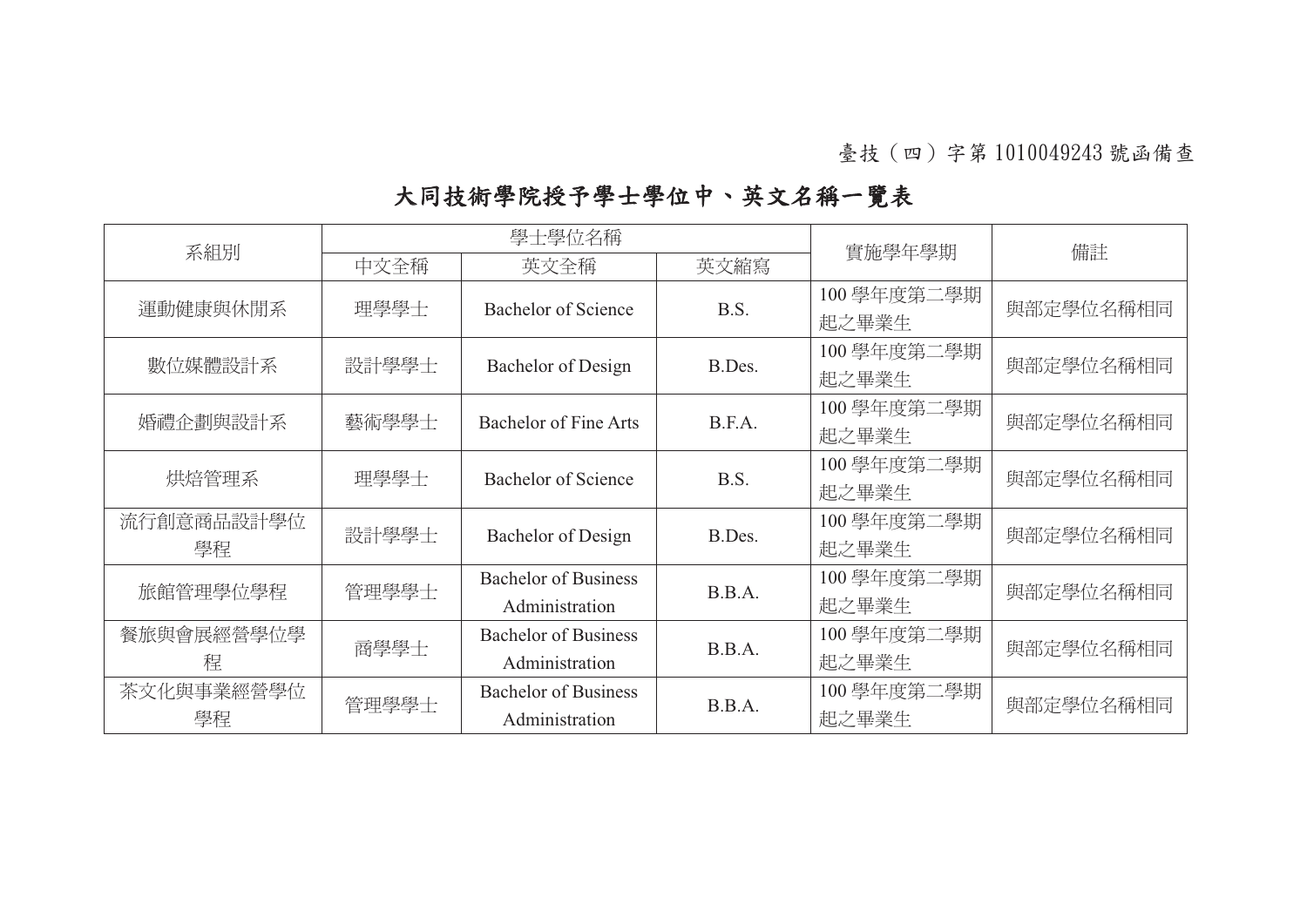### 大同技術學院授予學士學位中、英文名稱一覽表

| 系組別      | 學士學位名稱 |                             |             | 實施學年學期   | 備註        |
|----------|--------|-----------------------------|-------------|----------|-----------|
|          | 中文全稱   | 英文全稱                        | 英文縮寫        |          |           |
| 國際企業管理系  | 商學學士   | <b>Bachelor of Business</b> | B.B.A.      | 九十五學年度第二 | 與部定學位名稱相同 |
|          |        | Administration              |             | 學期起之畢業生  |           |
| 企業管理系    | 商學學士   | <b>Bachelor of Business</b> | B.B.A.      | 九十五學年度第二 | 與部定學位名稱相同 |
|          |        | Administration              |             | 學期起之畢業生  |           |
| 財政稅務系    | 商學學士   | <b>Bachelor of Business</b> | B.B.A.      | 九十五學年度第二 | 與部定學位名稱相同 |
|          |        | Administration              |             | 學期起之畢業生  |           |
| 財務金融學系   | 商學學士   | <b>Bachelor of Business</b> | B.B.A.      | 九十五學年度第二 | 與部定學位名稱相同 |
|          |        | Administration              |             | 學期起之畢業生  |           |
| 銀行保險系    | 商學學士   | <b>Bachelor of Business</b> | B.B.A.      | 九十五學年度第二 | 與部定學位名稱相同 |
|          |        | Administration              |             | 學期起之畢業生  |           |
| 資訊管理系    | 管理學學士  | <b>Bachelor of Business</b> | B.B.A.      | 九十五學年度第二 | 與部定學位名稱相同 |
|          |        | Administration              |             | 學期起之畢業生  |           |
| 社會福祉與服務管 | 社會福利學  | <b>Bachelor of Arts</b>     | <b>B.A.</b> | 九十五學年度第二 | 與部定學位名稱相同 |
| 理系       | 學士     |                             |             | 學期起之畢業生  |           |
| 休閒事業管理系  | 管理學學士  | <b>Bachelor of Business</b> | B.B.A.      | 九十五學年度第二 | 與部定學位名稱相同 |
|          |        | Administration              |             | 學期起之畢業生  |           |

#### 經 教育部 96 年 6 月 6 日台技四字第 0960083487 號函核准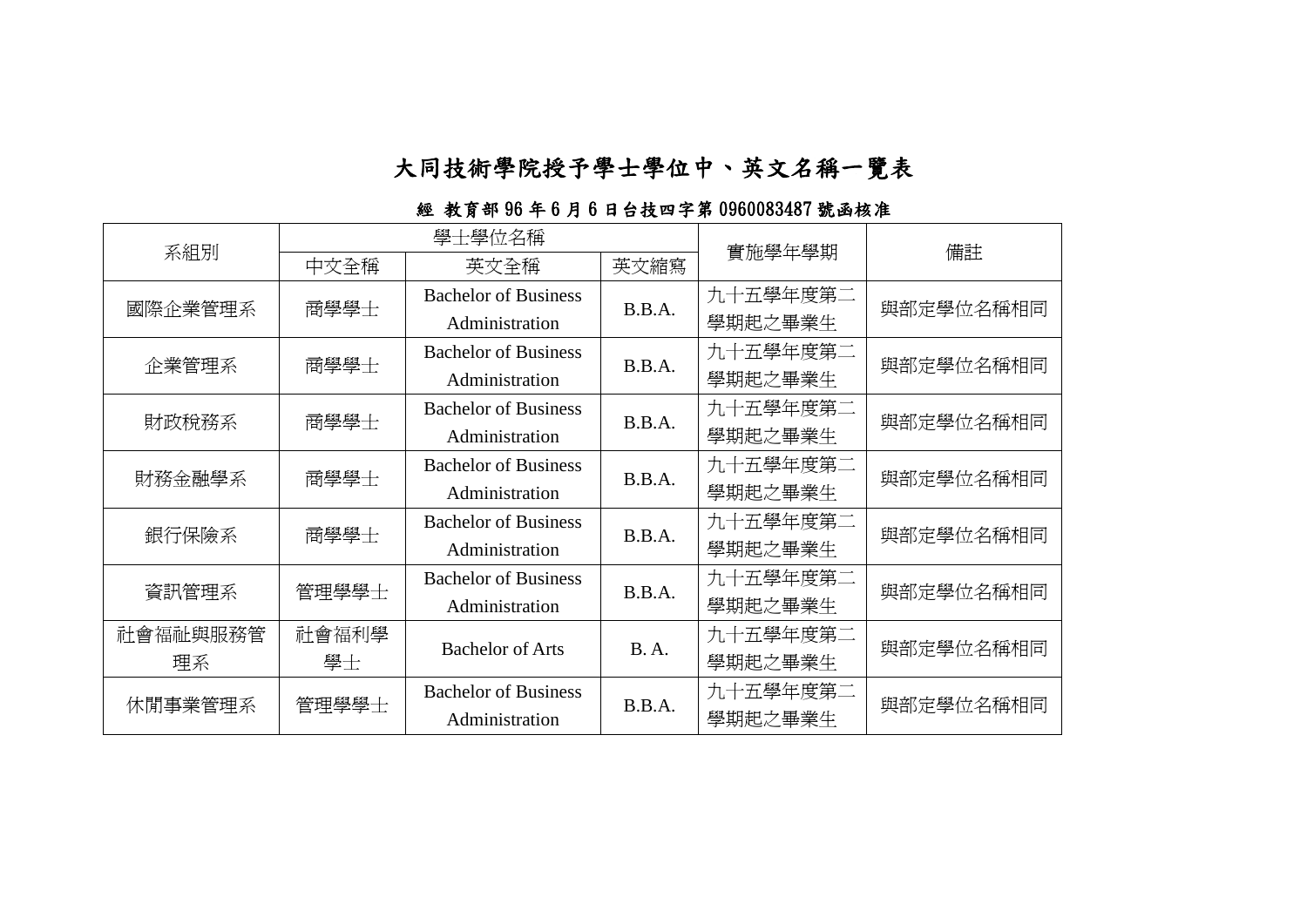| 餐飲管理系   | 理學學士  | <b>Bachelor of Science</b>                      | B.S.   | 九十五學年度第二<br>學期起之畢業生 | 與部定學位名稱相同 |
|---------|-------|-------------------------------------------------|--------|---------------------|-----------|
| 多媒體設計系  | 設計學士  | <b>Bachelor of Fine Arts</b>                    | B.F.A  | 九十五學年度第二<br>學期起之畢業生 | 與部定學位名稱相同 |
| 美容造型設計系 | 設計學學士 | <b>Bachelor of Design</b>                       | B.Des. | 九十五學年度第二<br>學期起之畢業生 | 與部定學位名稱相同 |
| 視覺傳達設計系 | 藝術學學士 | <b>Bachelor of Fine Arts</b>                    | B.F.A. | 九十五學年度第二<br>學期起之畢業生 | 與部定學位名稱相同 |
| 幼兒保育系   | 文學學士  | <b>Bachelor of Arts</b>                         | B.A.   | 九十五學年度第二<br>學期起之畢業生 | 與部定學位名稱相同 |
| 國際貿易科   | 商學副學士 | <b>Associate of Bussiness</b><br>Administration | A.B.A. | 九十五學年度第二<br>學期起之畢業生 | 與部定學位名稱相同 |
| 企業管理科   | 商學副學士 | <b>Associate of Bussiness</b><br>Administration | A.B.A. | 九十五學年度第二<br>學期起之畢業生 | 與部定學位名稱相同 |
| 財政稅務科   | 商學副學士 | <b>Associate of Bussiness</b><br>Administration | A.B.A. | 九十五學年度第二<br>學期起之畢業生 | 與部定學位名稱相同 |
| 會計科     | 商學副學士 | <b>Associate of Bussiness</b><br>Administration | A.B.A. | 九十五學年度第二<br>學期起之畢業生 | 與部定學位名稱相同 |
| 會計統計科   | 商學副學士 | <b>Associate of Bussiness</b><br>Administration | A.B.A. | 九十五學年度第二<br>學期起之畢業生 | 與部定學位名稱相同 |
| 銀行保險科   | 商學副學士 | <b>Associate of Bussiness</b><br>Administration | A.B.A. | 九十五學年度第二<br>學期起之畢業生 | 與部定學位名稱相同 |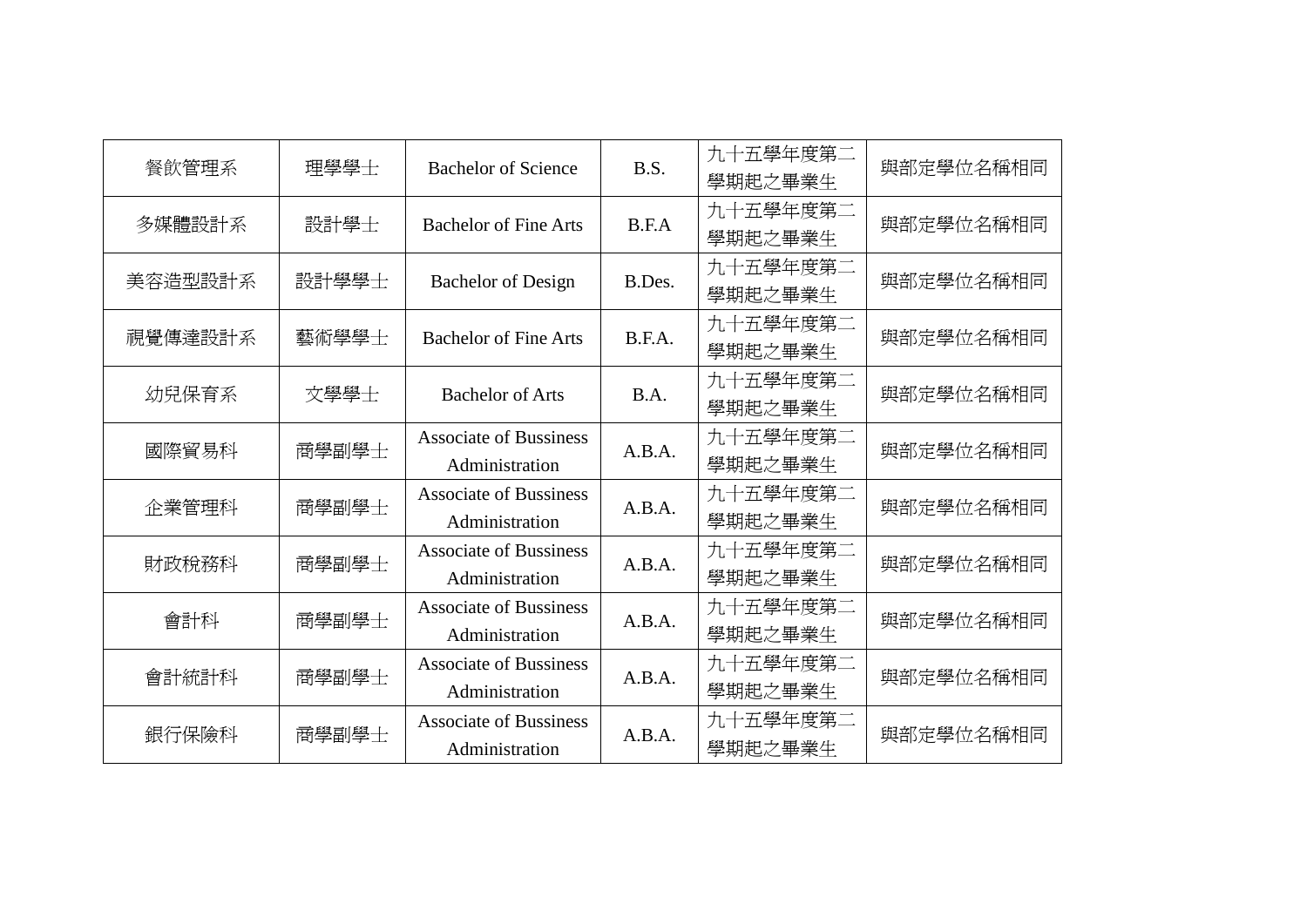| 資訊管理科 | 管理學副學<br>$\pm$ | Associate of Bussiness<br><b>Administration</b> | A.B.A. | 九十五學年度第二<br>學期起之畢業生 | 與部定學位名稱相同 |
|-------|----------------|-------------------------------------------------|--------|---------------------|-----------|
| 幼兒保育科 | 文學副學士          | Associate of Arts                               | A.A.   | 九十五學年度第二<br>學期起之畢業生 | 與部定學位名稱相同 |
| 餐飲管理科 | 理學副學士          | <b>Associate of Science</b>                     | A.S.   | 九十五學年度第二<br>學期起之畢業生 | 與部定學位名稱相同 |